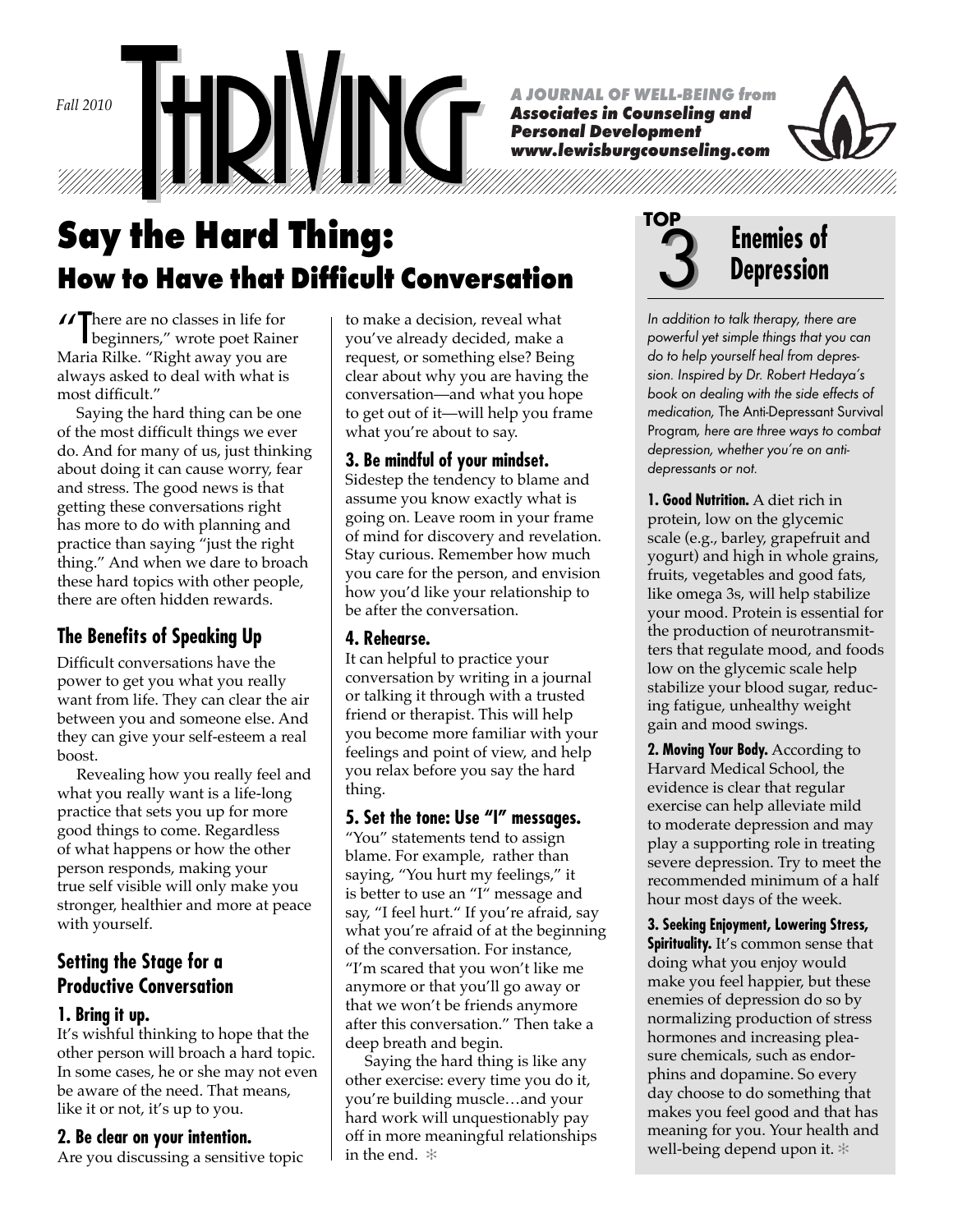

*Even the thought of bringing up a conversation that we know will be difficult can send many of us into a panic. However, as the cover article explores, the*  benefits of clearing the air with another *person, speaking up and potentially getting what we want, make broaching that diffi cult conversation worth the risk.* 

 *Another diffi cult situation we face, if we are parents, is when our children leave home or go to college. The article on page 3 looks at why some parents feel a sense of pride and satisfaction while others fi nd the resulting void unbearable. Whichever your experience might be, there are ways to cope and even begin to thrive.*

 *It's nearly impossible to thrive if you have a debt addiction, when, despite efforts, you are unable to control your spending and/or you compulsively earn less than you need and make up for it by taking on debt. The article on page 4 can help you determine if you have the addiction and suggests a path to recovery.*

 *Also in this issue, the quiz asks how well you navigate the holidays and the Top 3 list suggests actions, in addition to therapy, that you can take to help yourself heal from depression.*

 *Enjoy this issue of the newsletter. If you have questions about any of the articles or would like more copies, please don't hesitate to call.*

 *May this season bring you increased well-being and joy.*

# **How Well Do You Navigate the Holidays?**

Take a big, deep, beautiful breath: the holidays will be here before you know it. For many of us, this time of year brings with it the joys—and challenges—of family gatherings, gift exchanges, and holiday festivities. The good news is that with a little planning and thoughtfulness, you can navigate the holidays with grace. Take this self-quiz to see how ready you are for this year's holiday season.



#### **True False**

- $\Omega$ 1. I start planning for the holidays early so that I'm not running around in November and December.
- 2. When my family is making plans, I make a point of negotiating  $\Omega$ what I really want to do and where I'd like to spend each holiday.
- $\Omega$ 3. If my family exchanges gifts, I joyfully give what I can afford and enjoy giving. I stick to my budget.
- $\Omega$ 4. I make sure that I eat healthy food that I enjoy every day. This may require me to take care of my own meals or contribute to meal planning and preparation.
- $\Omega$ 5. When I accept a party invitation or a request for my time, it's because I genuinely want to—and have the energy to participate wholeheartedly. I know how to say "no" to invitations I don't want to accept. I don't beat myself up about it or let myself get "roped in."
- $\Omega$ 6. I recognize the need for downtime and breaks, so I don't fill my schedule to the brim with events, shopping and other holiday preparations.
- $\Omega$ 7. I value my important relationships and give them the time and energy they need and deserve. If this means that I go to fewer gatherings outside of my immediate circle, so be it.
- $\overline{O}$   $\overline{O}$ 8. I don't dwell on the changes in my family that make me unhappy or sad. I accept the way things are now, and enjoy the loved ones around me.
- $\Omega$ 9. In the lead-up to the holidays and during the holidays themselves, I do something that I find fun or pleasurable every day.
- $\Omega$ 10. The holidays are a time to appreciate loved ones and express my spirituality. I make a point of noticing what's good in my life, and feel gratitude for those things.

If you answered false to more than four of these, you may want to consider ways to make this holiday season more enjoyable and less stressful. If you'd like support doing this, please don't hesitate to call.  $\ast$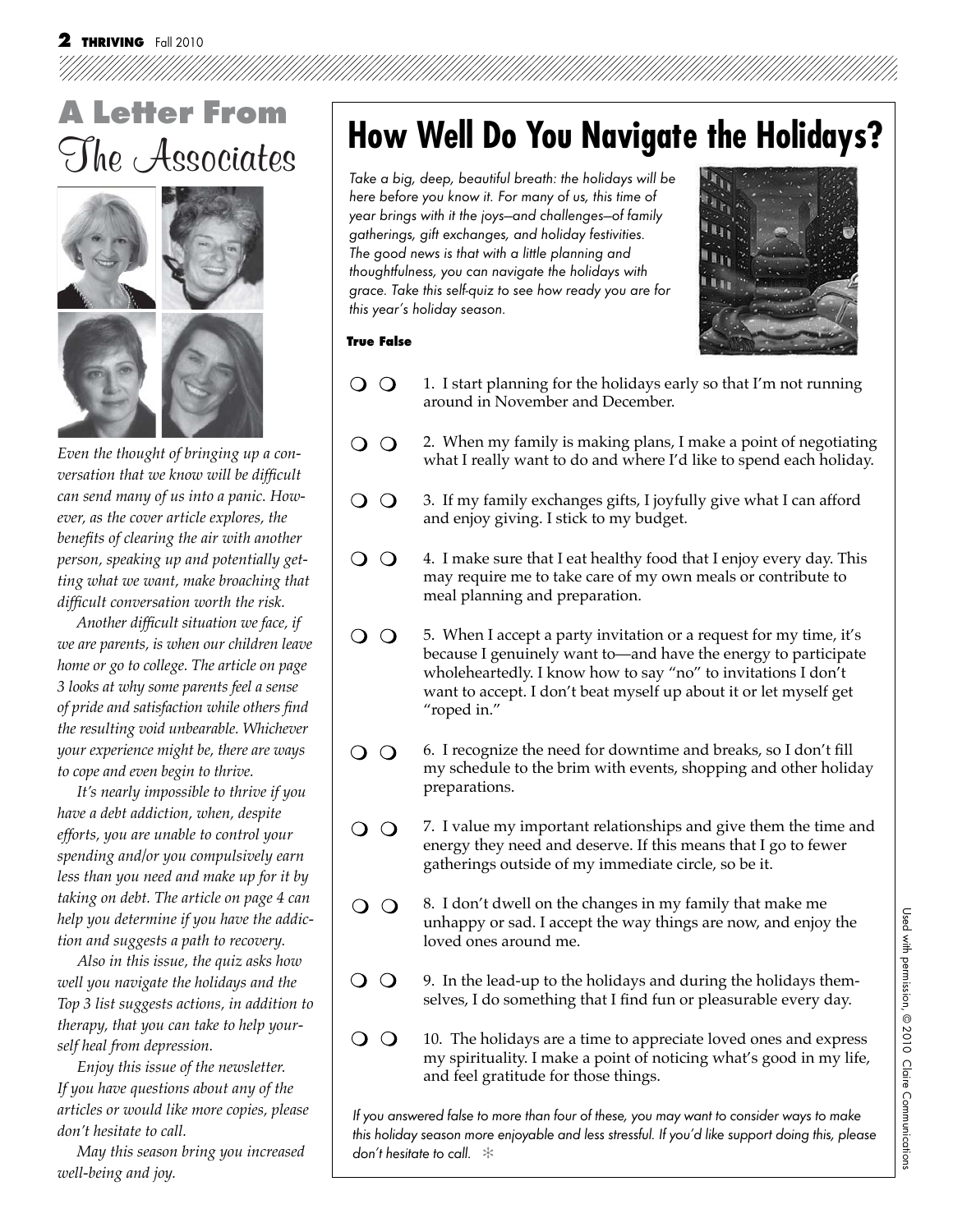# **The Empty Nest: What Happens When the Chicks Fly**

From the second they arrive on the planet, just inches<br>long and utterly dependent, our children occupy long and utterly dependent, our children occupy a place in our hearts deeper than most any other relationship.

 We nurture, guide, feed and protect them for years. The relationship brings us a complex mixture of joy, frustration, sadness, delight, anger, pride and love. Our children occupy our focus like nothing else, as they grow taller and more independent with every year.

And then they go away.

easier when it finally comes.

 Of course, we knew that from the beginning. And that's been the goal all along. But that doesn't make an empty nest any



Fortunately, an empty nest is also the

beginning of another era for parents, one that can be equally fulfilling.

## **Varied Reactions to the Empty Nest**

Several recent studies have shed light on what's often referred to as "empty nest syndrome"—that is, the feelings of grief that arise when children leave home for college, jobs or marriage. Here are a few of their findings:

**Feelings of loss are not exclusive to women.** Men feel just as much loss and may actually be less emotionally prepared to deal with those feelings.

**Most women don't fall apart.** Unlike the common perception, it's not typical for most women to experience lin-

gering depression, or loss of purpose and identity.



Though they experienced sadness, mothers in a Thou 2008 University of Missouri study spoke more about their pride and joy in watching their kids make this transition and the relief they felt in seeing the fruits of their labor realized.

**Happier partnerships.** Contrary to the image of couples having trouble after the kids are gone, empty nesters of both genders reported their marital satisfaction was improved because they spent more quality time together.

## **Some Parents Suffer**

Not everyone cries for a week and then moves on with life. Some parents really suffer.

 Carin Rubenstein, PhD, author of *Beyond the Mommy Years: How to Live Happily Ever After…After the Kids Leave Home,* says that about 10% of mothers are more severely affected when their children leave home, and the problem may be more long-term.

 Research suggests that those who experience the most long-term pain have these things in common:

- They consider change stressful and to be avoided.
- Their marriage is rocky.
- They worry that their children aren't ready for adult responsibilities.
- They have a weaker sense of self-worth; their identity is tied to being a parent.
- Their own experience of moving away from their parents was difficult.
- Other "letting go" times, such as weaning or sending children to school, were painful.
- They are full-time parents, with no other paid employment or self-employment.

## **How to Get Through It**

If you are having severe reactions (crying excessively, so sad you don't want to see friends or go to work, feeling your useful life has ended), consider seeking professional help.

 For most parents, the following suggestions will help you get through the transition:

**Feel your feelings.** But don't burden your children with them. Once they've left, ration your calls to once or twice a week. Try texting. The more they feel you clinging, the more they'll pull away.

**Get support.** If you're going through menopause, or having to care for elderly parents, your feelings may be exacerbated. Speak with a physician if you're experiencing difficult menopausal symptoms, and consider ways to take a break from your caregiving to take care of YOU.

**Be proactive.** As much as possible, make family plans while everyone is still under the same roof. Plan family vacations, take time off from work for special days, take advantage of all opportunities to talk with your child.

**Dream and do.** Use your greater freedom and relaxed responsibility to get back in touch with your own dreams and aspirations. Make a list of all the hobbies you'd like to pursue, or classes you'd like to take. Spend time that you didn't have before developing new friendships. Dive into that new business or career that you've been dreaming about.



 Above all, forgive yourself for not being a "perfect" parent, and acknowledge all that you've been able to provide for your children. Focus on letting go and trusting that your child is on his or her path—bumps and all—and will be fine. And you will be, too.  $*$